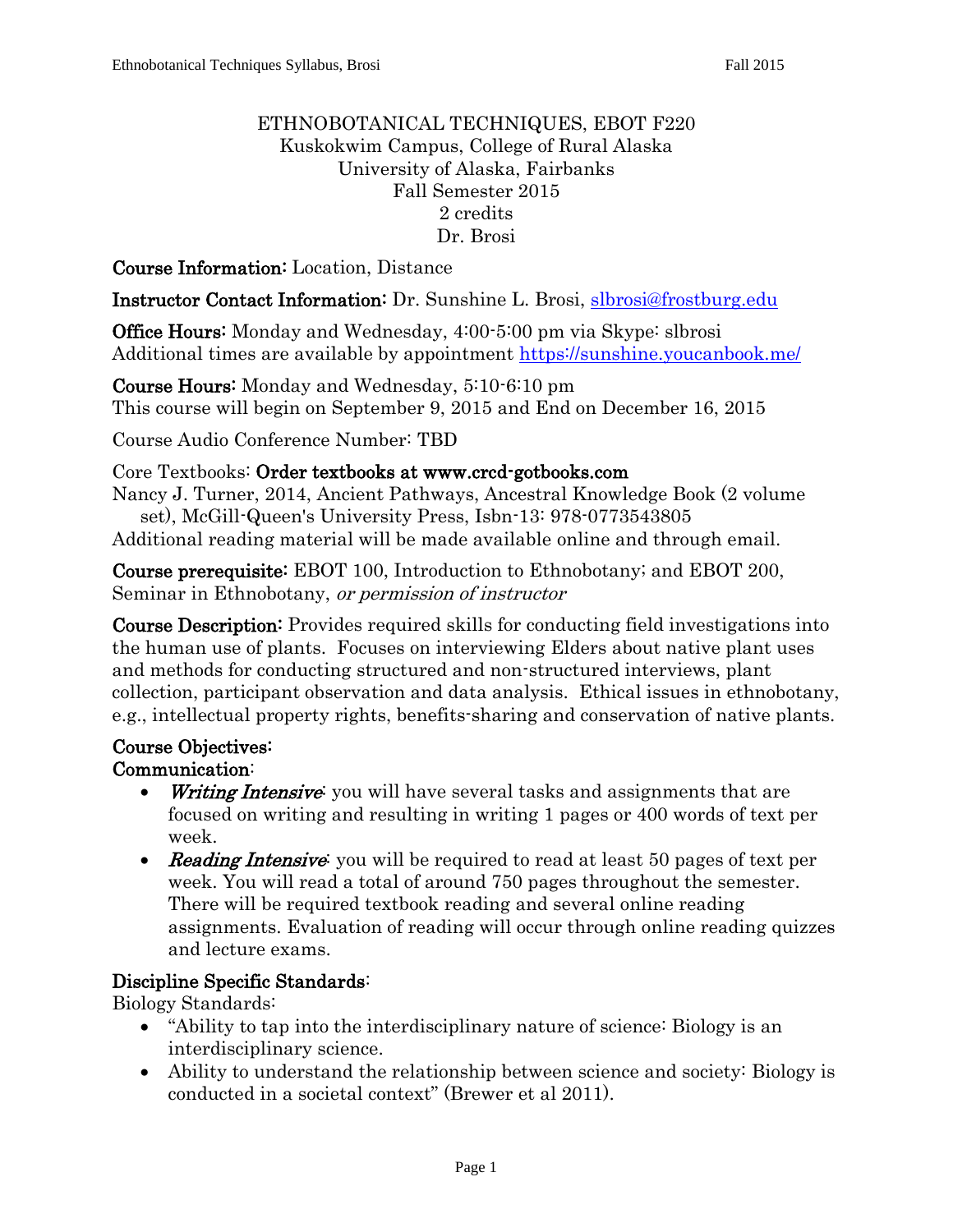Ethnobiology Standards:

- "Connections: all living things are connected, both to each other and their environments,
- Awareness for different worldviews
- Change: in cultures, human interactions, and the environment" (McClatchey et al. 2013).

## Learning Objectives, Tasks, & Assessments:

Upon successful completion of this course you will have gained the following skills, knowledge, & abilities:

- to become certified to complete research with human participants through the National Institute of Health (NIH),
- to identify, name, and describe and explain principles, ethics, and techniques of research involving humans,
- to give examples of ethnography techniques used by ethnobotanists around the globe used to test hypothesis in ethnobotany, and
- to apply ethnobotanical techniques to develop interview questions for our guest speakers.

| Learning Objective                           | Task                              | Assessment                  |  |
|----------------------------------------------|-----------------------------------|-----------------------------|--|
| LO 1: to become certified to                 | <b>Task 1:</b> Complete the       | <b>Assessment 1: Upload</b> |  |
| complete research with                       | online course through             | your certification          |  |
| human participants through                   | <b>NIH</b>                        | certificate on              |  |
| the National Institute of                    |                                   | Blackboard                  |  |
| Health (NIH)                                 |                                   |                             |  |
| LO 2: to <i>identify</i> , <i>name</i> , and | <b>Task 2: Review</b>             | <b>Assessment 2: Online</b> |  |
| <i>describe</i> principles, ethics,          | materials from NIH, &             | reading quizzes             |  |
| and techniques of research                   | read Code of Ethics               |                             |  |
| involving humans                             | linked online                     |                             |  |
| (knowledge)                                  |                                   |                             |  |
| LO 3: to <i>identify</i> , <i>name</i> , and | <b>Task 3:</b> Participate in     | Assessment 3:               |  |
| <i>describe</i> ethnography                  | call in classes with              | Questions for guest         |  |
| techniques used by                           | guest speakers and                | speakers                    |  |
| ethnobotanists around the                    | develop questions for             |                             |  |
| globe used to test hypothesis                | guest speakers                    |                             |  |
| in ethnobotany (knowledge)                   |                                   |                             |  |
| LO 4: <i>compose</i> questions for           | <b>Task 4:</b> <i>Writing</i> and | Assessment 4:               |  |
| Elder guests (synthesis)                     | <i>rewriting</i> questions for    | Questions for guest         |  |
|                                              | guest Elders                      | Elders                      |  |

#### Format for course time period:

This is the general format for course time and will be modified throughout the semester as needed. Generally online material will be focused on incorporating core content knowledge and class time will be focused on competency development. This is a 200-level course and it is expected that you are self-motivated and complete extensive work between call-in times.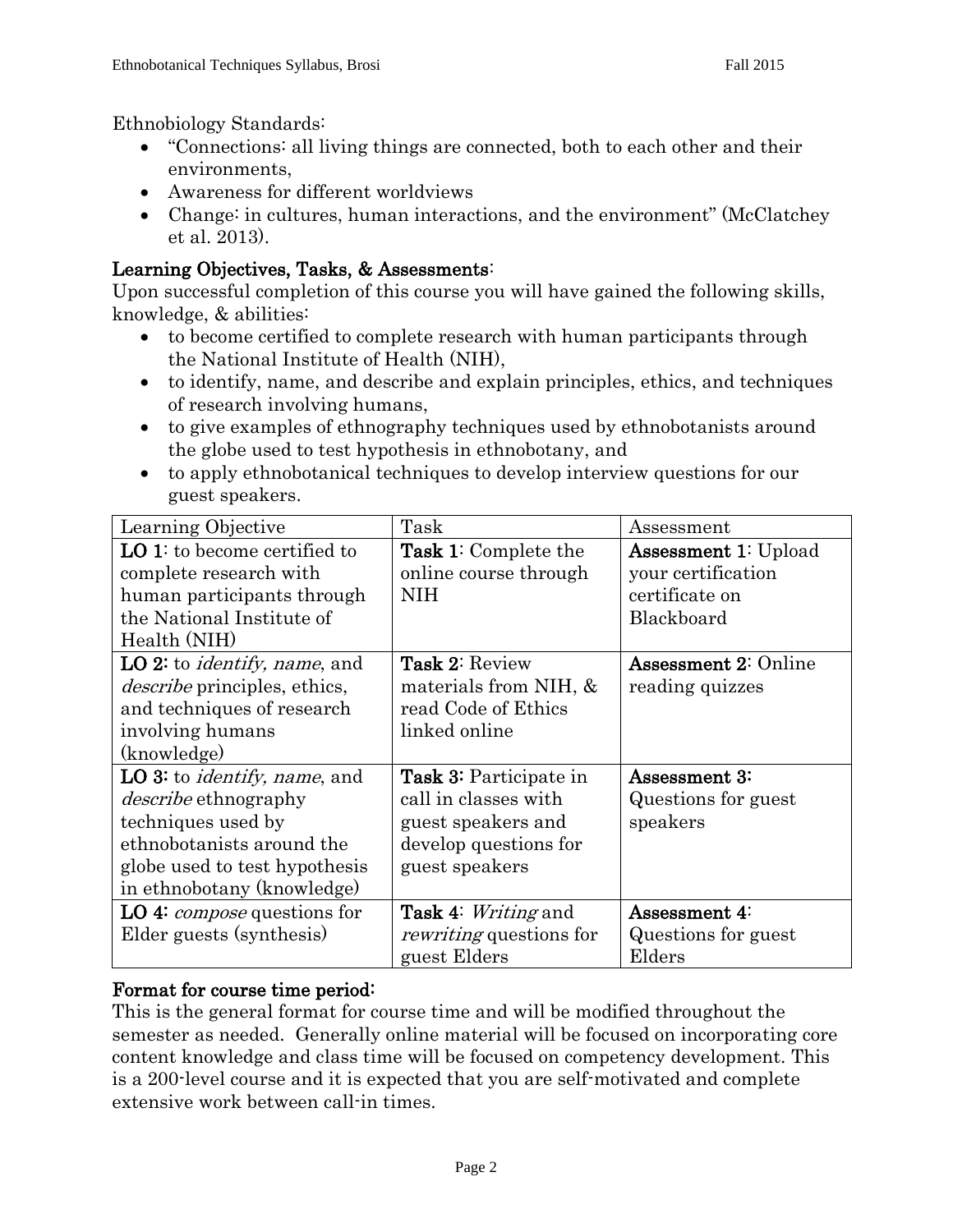#### Monday

| $5:10 - 5:30$ pm              | Course starts at 5:10pm sharp! Overview of materials from the<br>week before, assignments, and reading quizzes                                 |
|-------------------------------|------------------------------------------------------------------------------------------------------------------------------------------------|
| $5:30 - 5:45$ pm              | Overview of new topic and details, information on content<br>knowledge                                                                         |
| $5:45-6:00 \text{ pm}$        | Overview of questions to ask the guest ethnobotanists                                                                                          |
| $6:00 - 6:10$ pm              | Class wide discussion of issues, areas of concern                                                                                              |
| Wednesday<br>$5:10 - 5:30$ pm | Course starts at 5:10pm sharp! Typically a guest speaker will<br>give an overview of their expertise, area of study, and<br>ethnography advise |
| $5:30 - 6:00$ pm              | Specific questions asked to the guest speaker                                                                                                  |
| $6:00 - 6:10$ pm              | Wrap up and overview of the class period                                                                                                       |

Guest speakers will usually be calling in to the class on Wednesday but this may change based on their schedule. The beginning of the semester will have guest ethnobotanists describing specific techniques they use in interviewing people. The second part of the semester will have guest Elders from rural Alaska. You will need to electronically submit your questions for the guest ethnobotanists or Elders on blackboard by Monday at 3:10 pm for the review process. You will need to incorporate suggestions from the group discussion on Monday and repost your question by Wednesday at 3:10 pm.

Have your textbooks, working drafts, laptop or other computer (if available), and project notebook for every class time, failure to do so will result in a reduction on your participation grade. Turn in your class assignments by 3:10 pm for review prior to the class call in time. Call into class on time, 5:10 pm, and plan to stay on the call for the full period of the class, until 6:10 pm.

Question: Do you have a favorite plant that you eat? Email the instructor with your name and the name of your favorite edible plant.

## Grading Policy

Final grades will be determined by averaging assignments, reading quizzes, questions, projects, and class attendance and participation. Letter grades will be based on a standard scale: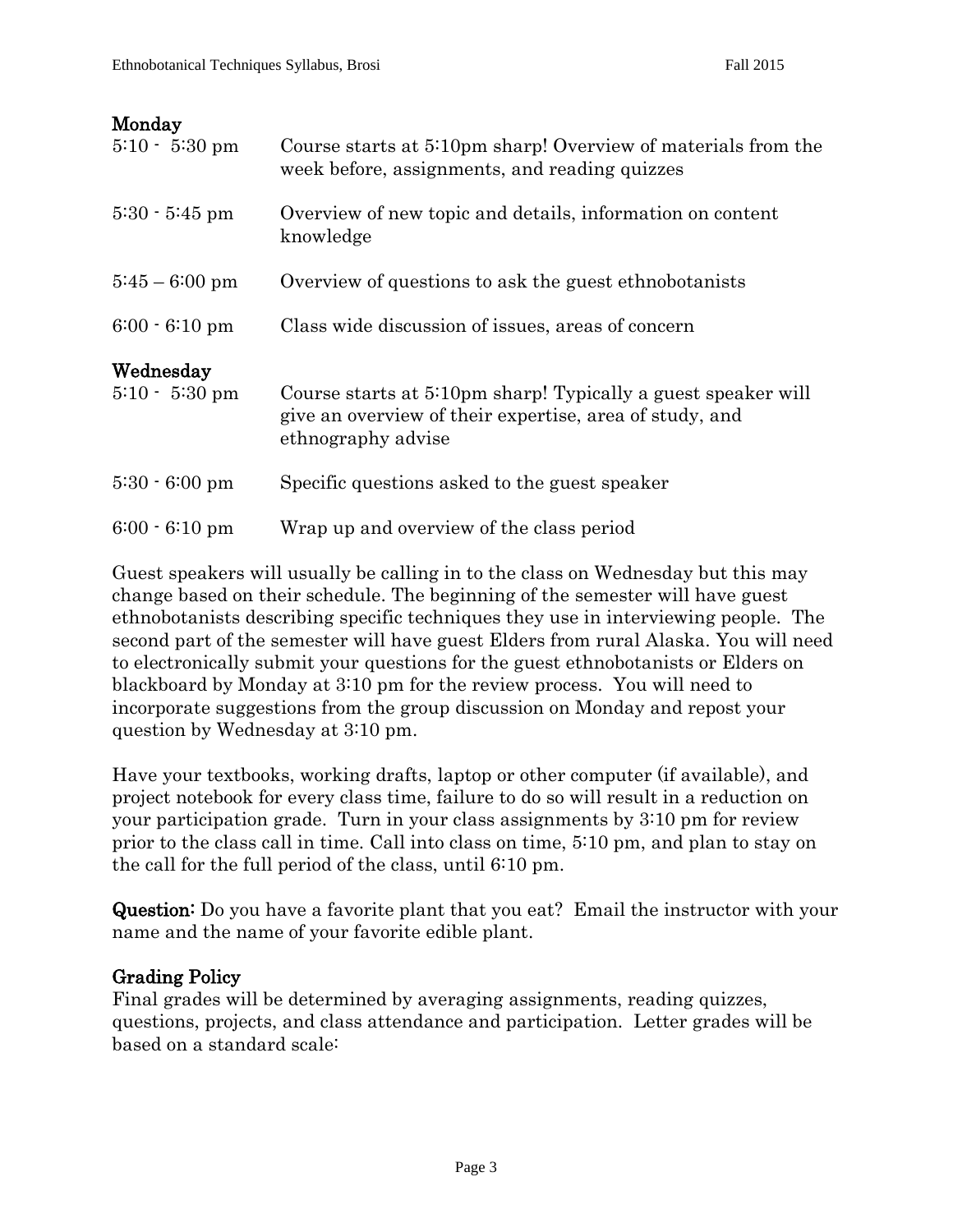| Grade        | Percentage | Description                                                                                           |  |
|--------------|------------|-------------------------------------------------------------------------------------------------------|--|
| $A+$         | 100-97.00  | indicates a thorough mastery of course content and outstanding                                        |  |
| A            | 96-93.00   |                                                                                                       |  |
| $A-$         | 92-90.00   | performance in completion of course requirements                                                      |  |
| $B+$         | 89-87.00   |                                                                                                       |  |
| $\bf{B}$     | 86-83.00   | indicates a high level of acquired knowledge and performance<br>in completion of course requirements. |  |
| $B-$         | 82-80.00   |                                                                                                       |  |
| $C+$         | 79-77.00   |                                                                                                       |  |
| $\mathbf C$  | 76-73.00   | indicates a satisfactory level of acquired knowledge and                                              |  |
| $C$ -        | 72-70.00   | performance in completion of course requirements.                                                     |  |
| $\mathbf{D}$ | 69-67.00   | indicates a minimal level of acquired knowledge and minimal                                           |  |
| $D+$         | 66-63.00   | performance in completion of course requirements. This grade                                          |  |
| $D-$         | 62-60.00   | does not satisfy requirements for courses in the major, minor,                                        |  |
|              |            | core or graduate programs.                                                                            |  |
| $\mathbf{F}$ | less than  | indicates failure to meet a minimal level of understanding of                                         |  |
|              | 60         | course content and (or) performance in completion of course                                           |  |
|              |            | requirements.                                                                                         |  |

C- is the minimum acceptable grade that undergraduate students may receive for courses to count toward the major or minor degree requirements, or as a prerequisite for another course. Please Note: This class can only be taken for credit. CR, DF, and AU are not options for this course.

## Course Grading Structure:

| Task           | Category                 | Weight by  | <b>Point Value</b>                               |
|----------------|--------------------------|------------|--------------------------------------------------|
|                |                          | % of grade |                                                  |
| $\mathbf{1}$   | Course                   | 10%        | 10 points each for sample uploads, practice      |
|                | Orientation              |            | tests, and other orientation assignments         |
| $\overline{2}$ | NIH Certificate          | 10%        | 100 points for the online course                 |
| 3              | Reading Quizzes          | 30%        | 300 points                                       |
|                |                          |            | reading quizzes due throughout                   |
| $\overline{4}$ | Discussion Board         | 5%         | 50 points                                        |
|                | & Blogs                  |            | discussion board entries, responses, blogs       |
| $\overline{5}$ | Guest Speaker            | 20%        | 200 points                                       |
|                | Questions                |            | questions for our guest speakers                 |
| 6              | <b>Interview Project</b> | 20%        | 200 points                                       |
|                |                          |            | proposal drafts $1, 2: 50$ pts., final: 100 pts. |
| 7              | Class                    | 5%         | 50 points, participation in course activities    |
|                | Participation            |            |                                                  |
|                | Total                    | 100%       | 1000 points                                      |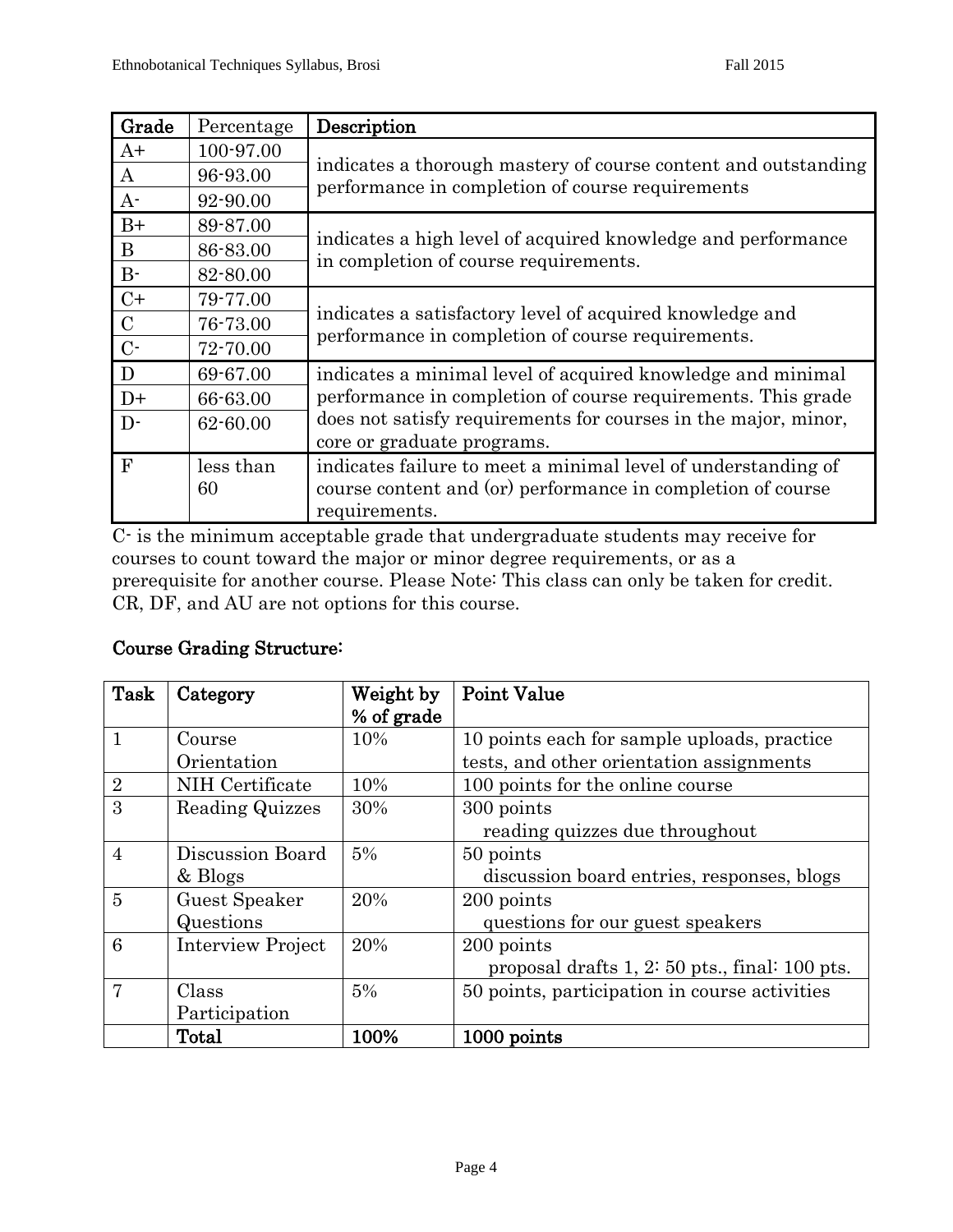#### 1000 points possible

#### Course Orientation

There will be an online orientation to the course which will help with getting familiar with the course structure and how to submit assignments. 100 pts. total.

#### Assignment Submission

The assignments must be turned in electronically on the day before the time it is due. I strongly suggest that you turn in the assignments before their due date to avoid last-minute, unexpected delays such as technical computer problems. Upload your assignment into the assignment section for the course. Before you upload your assignment save the file in the following format: Lastname\_ProjectTitle (for example, Brosi\_Interview\_Questions). Late and incomplete assignments will not be accepted. Missing assignments will result in a failing grade for that particular assignment.

#### NIH Assignment

You will become certified through NIH in Human Participant Research. 100 pts. total.

#### Reading Quizzes

It is essential that you read the assigned materials prior to coming to class. Reading quizzes will be administered to determine your comprehension of the assigned materials. Many reading quizzes will be online and due prior to coming to class. Be sure to read all assignments and be prepared to summarize the material. The reading quizzes will vary but typically are around 20-30pts. each. There will be a total of 13 reading quizzes throughout the semester. 300 pts. total.

#### Guest Speaker Questions

There will be a series of 11 guest speaker questions. Your lowest grade or a missing assignment will be dropped. Your grade will be an average of the10 remaining guest speaker questions. Each set of questions will be worth 20 pts. each. 200 pts. total.

#### Interview Project

You will have a project where you will write a proposal and interview questions to address a specific hypothesis that you are interested in studying. You will submit two drafts and a final draft of your proposal including the questions. 200 pts. total.

#### Class Participation & Blogs

Attendance and participation is required during all call in times and outside course activities. One unexcused absence for call in will not impact your grade. Two unexcused absences for call in will lower your participation aspect of your grade to a zero. If a student has an excused absence, I must be notified within one week to arrange make-up assignments. If you feel uncomfortable talking in class you can use the blog assignments to gain participation points. 50 pts. each for participation & blogs.

Reminder: Please notify the instructor if you will be without access to the internet for alternative assignments or extensions. The instructor understands that internet may not always be available for each week but expects you to still call-in for class.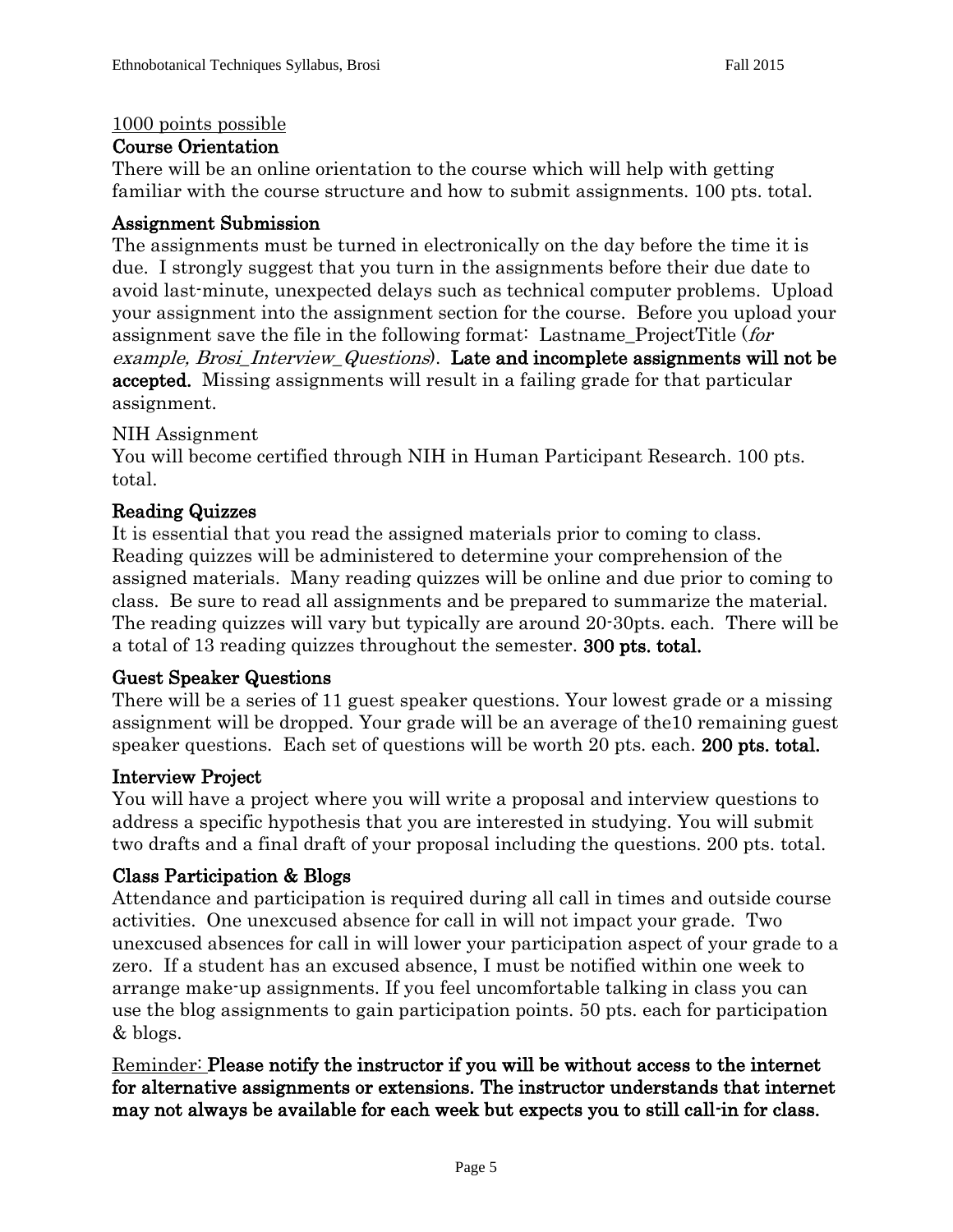#### Course Policies:

Time Commitment: College level science courses customarily require at least 2 to 3 hours of time outside of class (for reading, study, and preparation) for each hour spent in class. Students whose schedules cannot accommodate this level of commitment for whatever reason are unlikely to be successful in this class.

Attendance: Student attendance and participation are necessary to learning the material in this course. Each student is expected to attend each class session, to be on time, and to remain for the entire session. Late arrivals and early departures are disruptive and unfair to other students.

Quizzes and assignments missed because of an excused absence must be taken within one week after a student's return to school. Because of logistical difficulties, some sessions and assignments may be difficult to make up, so be sure and talk with the instructor when you know that you will have to miss class.

Should school or class be officially cancelled (because of inclement weather, etc.), quizzes or assignments due during that cancellation will be given or due the next scheduled class session.

Assignments submitted late without an authorized excuse will be subject to a 10% grade reduction for each class period that the submission is delayed. Any make up work not completed by 12/16/15 will receive a grade of zero (0) and this will be factored into your final grade.

Student Behavior: Students registered with this institution are expected to contribute to the maintenance of an environment that is conducive to learning and respectful of others. Consequently, you are required to behave in accordance with acknowledged societal norms and are prohibited from engaging in behavior that is distracting to themselves or to others. Inappropriate behavior will result minimally in being asked to leave class immediately. All contributions to and with the class are encouraged, with participation highly valued as part of your final grade.

Study Skills: This class requires good reading and study skills. If you feel that you are falling behind, you should contact the instructor immediately and I will work with you directly.

Harassment: College of Rural and Community Development (CRCD) and University of Alaska Fairbanks (UAF) have specific policies regarding harassment, and harassment will not be tolerated. Anthropology students address subjects that are considered to be delicate by many individuals and cultures. Both students and faculty are expected to act and speak with sensitivity and respect.

Use of College Equipment: Students are expected to use their utmost care to assure the continued availability of campus resources. Accidents or injuries are to be reported to the instructor immediately.

Support Services: The Kuskokwim Campus Student Services Coordinator provides services by appointment and on a walk-in basis. Staff at Kuskokwim Campus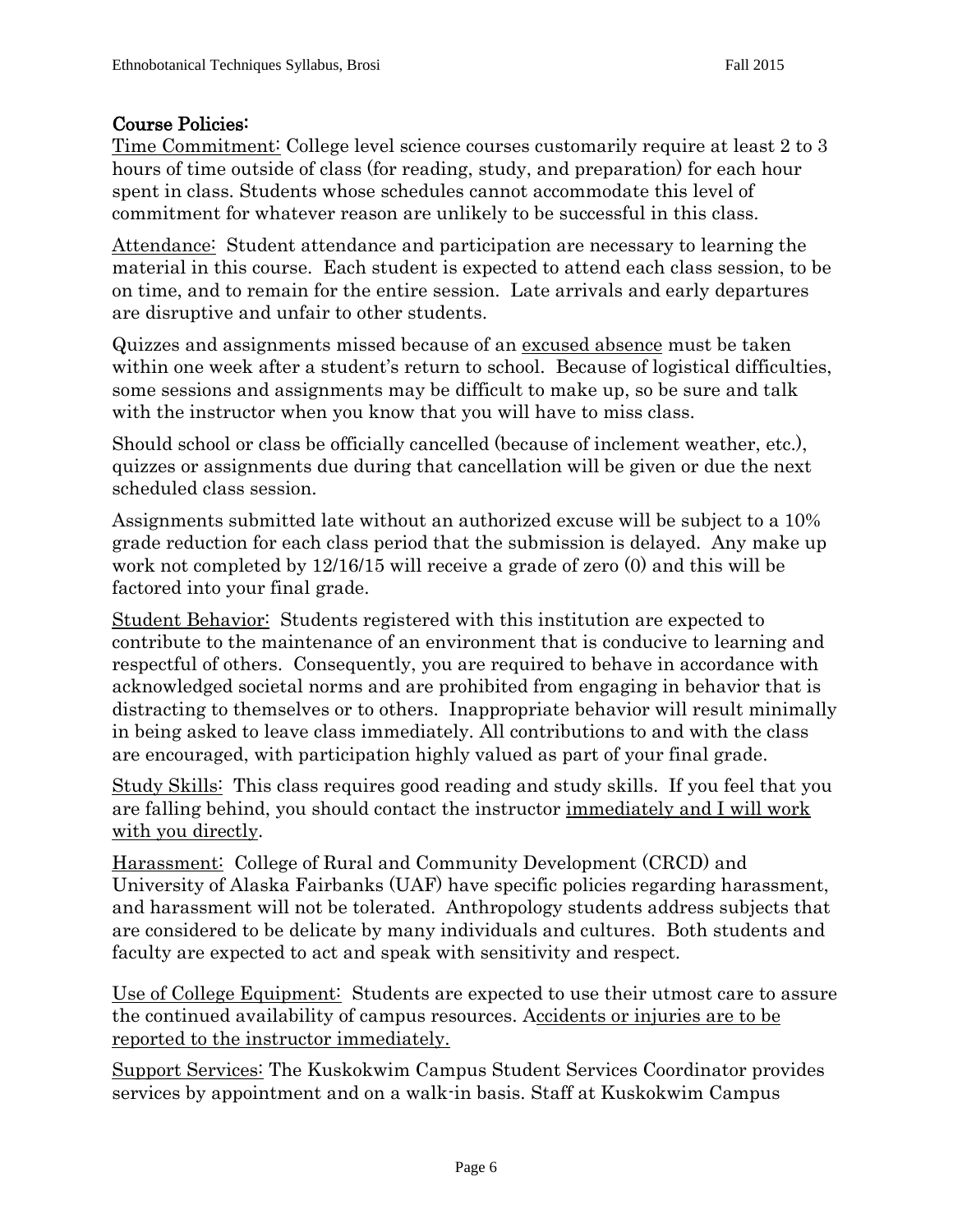understand the unique challenges of rural students and will assist by providing advising services, assessment tests, financial aid information and advising, and assistance with forms and applications if needed. Services are not limited to those listed and other services will be provided if possible. For more information or to make an appointment, contact the Kuskokwim Campus (907) 543-4500.

Disabilities Services: UAF has a Disability Services office that operates in conjunction with the College of Rural and Community Development (CRCD) campuses and UAF's Center for Distance Education (CDE). Disability Services, a part of UAF's Center for Health and Counseling, provides academic accommodations to enrolled students who are identified as being eligible for these services. If you believe you are eligible, please visit<http://www.uaf.edu/disability> on the web or contact a student affairs staff person at your nearest local campus. You can also contact Disability Services on the Fairbanks Campus by email at [uaf](mailto:uaf-disabilityservices@alaska.edu)[disabilityservices@alaska.edu,](mailto:uaf-disabilityservices@alaska.edu) by phone at (907)474-5655, or by TTY at (907)474- 1827. The instructors will work with the Office of Disabilities Services to provide reasonable accommodation to students with disabilities.

Title IX Policy: The University of Alaska Board of Regents has clearly stated in BOR Policy that discrimination, harassment and violence will not be tolerated on any campus of the University of Alaska. If you believe you are experiencing discrimination or any form of harassment including sexual harassment, misconduct, assault, you are encouraged to report that behavior. If you report to a faculty member or any university employee, they must notify the UAF Title IX Coordinator about the basic facts of the incident. Your choices for reporting include: 1) You may access confidential counseling by contacting the UAF Health & Counseling Center at 474-7043; 2) You may access support and file a Title IX report by contacting the UAF Title IX Coordinator at 474-6600 or the KuC Title IX Coordinator at 543-4562; 3) You may file a criminal complaint by contacting the University Police Department at 474-7721 or the Bethel Police Department at 543-3781.

Confidentiality Statement: Faculty and staff are obligated to follow the State's reporting requirements for suspected child abuse or neglect. Mandated reporters are persons who, in the course of their work, may be privy to information that they are required to report to the appropriate enforcement agency. Faculty and staff are mandated reporters, and must report any disclosure of suspected incidents of child abuse and neglect, including child sexual abuse, whether or not the suspected incident was previously reported. Incidences must be reported even if they learn about the maltreatment for the first time from an adult victim who was under the age of 18 when the incident occurred. Therefore, any disclosure (written or verbal) by students or prospective students of suspected incidents of child abuse and/or neglect will be immediately reported to the appropriate authorities.

Academic honesty and misbehavior: Cheating in any capacity in this course will not be tolerated. If cheating or plagiarism is encountered, the instructor may administer a grade of zero or an F in the class depending on the severity.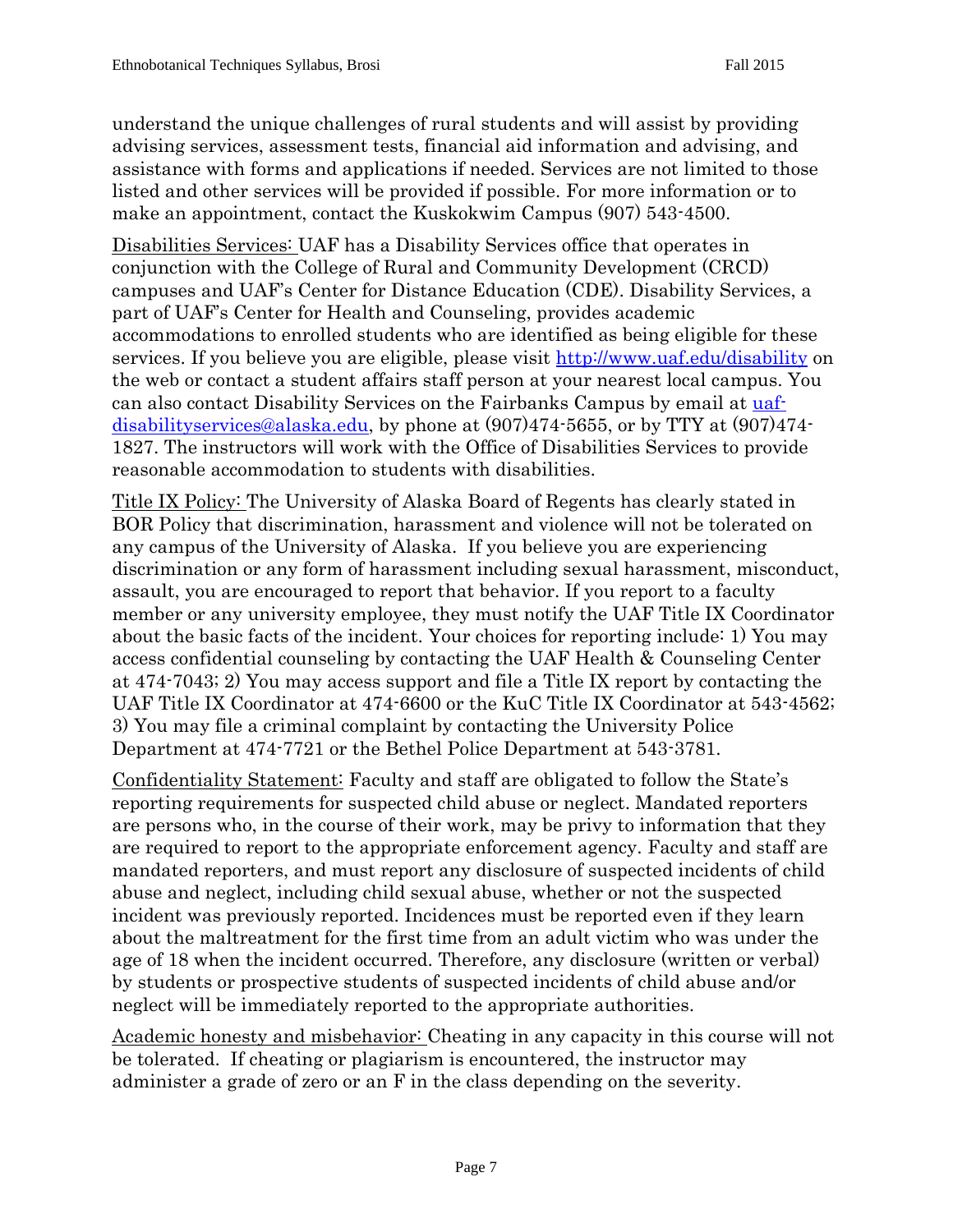## Course Schedule:

| #                             | Date                                                     | Description                                                           | Due                       |  |  |  |
|-------------------------------|----------------------------------------------------------|-----------------------------------------------------------------------|---------------------------|--|--|--|
|                               | Part 1: Introduction to Research with Human Participants |                                                                       |                           |  |  |  |
| $\mathbf{1}$                  | Sept. 9                                                  | Syllabus discussed, assignments described, questions about the course |                           |  |  |  |
|                               |                                                          | answered                                                              |                           |  |  |  |
| $\sqrt{2}$                    | Sept. 14                                                 | Introduction to first guest speaker &                                 | Orientation Assignments   |  |  |  |
|                               |                                                          | description of Research with Human                                    | Due                       |  |  |  |
|                               |                                                          | Participants Certificate through NIH                                  |                           |  |  |  |
|                               | Sept. 16                                                 | NIH Research with Human Participants                                  | NIH certificate due       |  |  |  |
|                               |                                                          | Certificate                                                           |                           |  |  |  |
| 3                             | Sept. 21                                                 | Review of Draft 1 of questions for guest                              | RQ1, Ques.1: Submit draft |  |  |  |
|                               |                                                          | speaker, feedback for question discussion                             | questions                 |  |  |  |
|                               | Sept. 23                                                 | Guest Speaker 1                                                       |                           |  |  |  |
| $\overline{4}$                | Sept. 28                                                 | Chapter 1 Discussion                                                  | $RQ2$ , Ques.2            |  |  |  |
|                               | Sept. 30                                                 | Guest Speaker 2                                                       |                           |  |  |  |
|                               | Part 2: The Process of Interviews                        |                                                                       |                           |  |  |  |
| $\bf 5$                       | Oct. 5                                                   | Chapter 2 Discussion                                                  | RQ3, Ques.3               |  |  |  |
|                               | Oct. 7                                                   | Guest Speaker 3                                                       |                           |  |  |  |
| $6\phantom{.}6$               | Oct. 12                                                  | Chapter 3 Discussion                                                  | RQ4, Ques.4               |  |  |  |
|                               | Oct. 14                                                  | Guest Speaker 4                                                       |                           |  |  |  |
| $\overline{7}$                | Oct. 19                                                  | Chapter 4 Discussion                                                  | $RQ5$ , Ques. $5$         |  |  |  |
|                               | Oct. 21                                                  | Guest Speaker 5                                                       |                           |  |  |  |
| 8                             | Oct. 26                                                  | Preface Discussion                                                    | RQ6, Ques.6               |  |  |  |
|                               | Oct. 28                                                  | Guest Speaker 6                                                       |                           |  |  |  |
|                               |                                                          | Part 3: Integration & Management                                      |                           |  |  |  |
| 9                             | Nov. $2$                                                 | Chapter 8 Discussion                                                  | RQ7, Ques.7               |  |  |  |
|                               | Nov. 4                                                   | Guest Speaker 7                                                       |                           |  |  |  |
| 10                            | Nov. 9                                                   | Chapter 9 Discussion                                                  | RQ8, Ques.8               |  |  |  |
|                               | Nov. 11                                                  | Guest Speaker 8                                                       |                           |  |  |  |
| 11                            | Nov. 16                                                  | Chapter 10 Discussion                                                 | RQ9, Ques.9               |  |  |  |
|                               | Nov. 18                                                  | Guest Speaker 9                                                       |                           |  |  |  |
| 12                            | Nov. 23                                                  | Chapter 11 Discussion                                                 | RQ10                      |  |  |  |
|                               | Nov. 25                                                  | No class, Thanksgiving Break                                          |                           |  |  |  |
| Part 4: Underlying Philosophy |                                                          |                                                                       |                           |  |  |  |
| 13                            | Nov. 30                                                  | Chapter 12 Discussion                                                 | RQ11, Ques.10             |  |  |  |
|                               | Dec. 2                                                   | Guest Speaker 10                                                      | Project Draft 1           |  |  |  |
| 14                            | Dec. 7                                                   | Chapter 13 Discussion                                                 | $RQ12$ , Ques.11          |  |  |  |
|                               | Dec. 9                                                   | Guest Speaker 11                                                      | Project Draft 2           |  |  |  |
| 15                            | Dec. 14                                                  | Chapter 14 Discussion                                                 | RQ13                      |  |  |  |
|                               | Dec. 16                                                  | Course Overview Discussion                                            | Project Final Draft       |  |  |  |

This course syllabus is a general plan for the course; deviations announced by the instructor may be necessary.